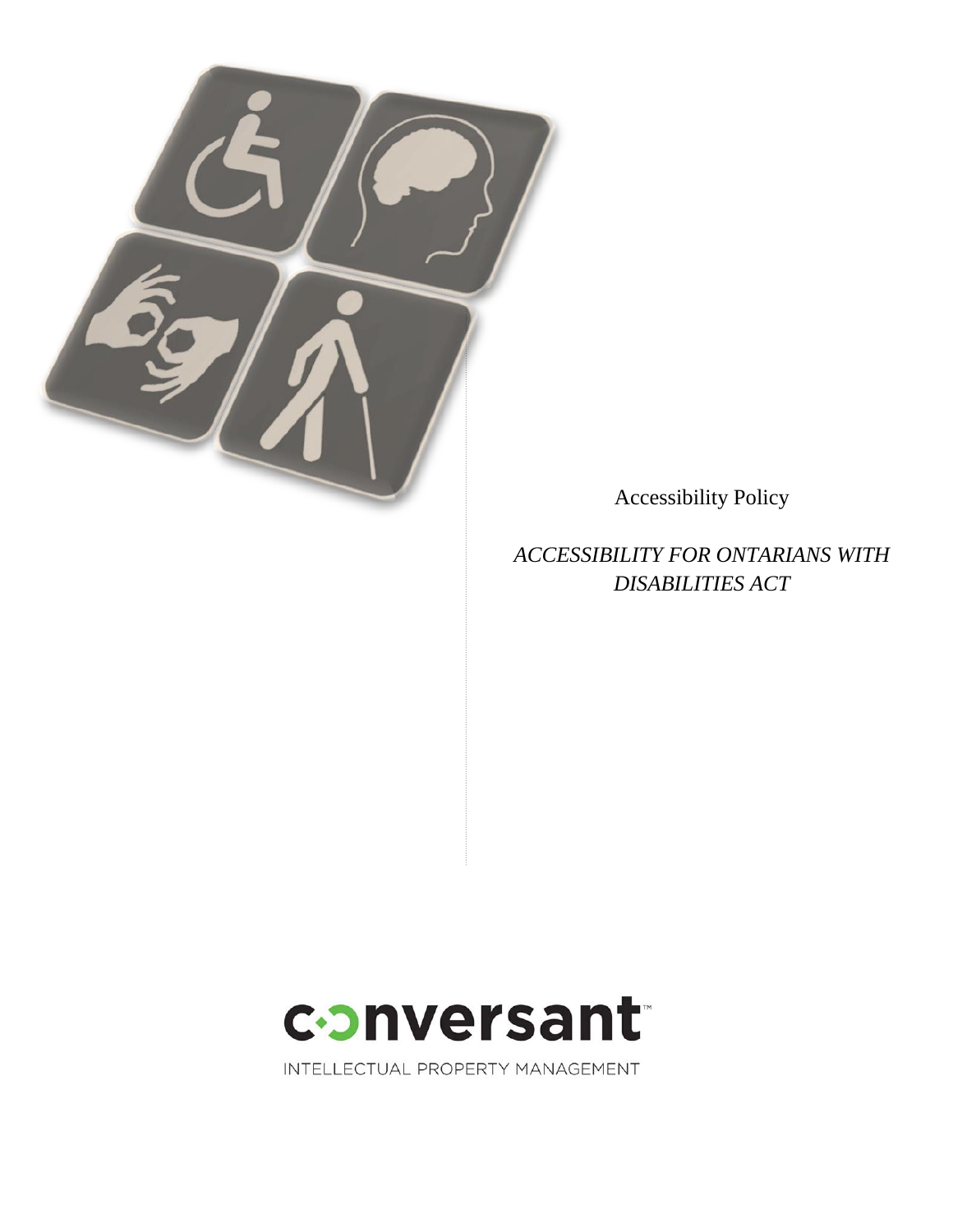# Table of Contents



| 1.  |  |
|-----|--|
| 2.  |  |
| 3.  |  |
| 4.  |  |
| 5.  |  |
| 6.  |  |
| 7.  |  |
| 8.  |  |
| 9.  |  |
| 10. |  |
| 11. |  |
| 12. |  |
| 13. |  |
| 14. |  |
| 15. |  |
| 16. |  |
|     |  |

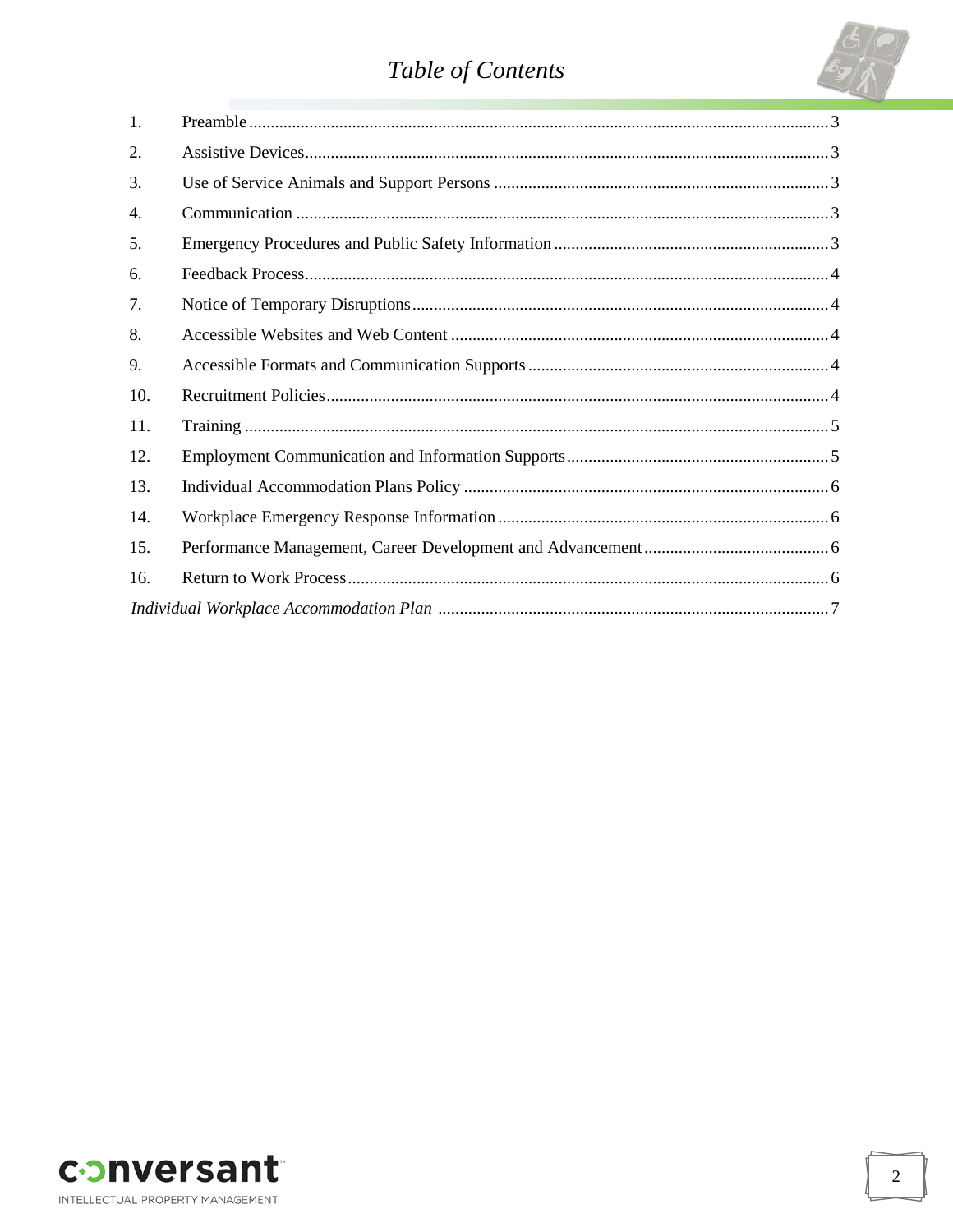## *Accessibility Policy*



## *1. Preamble*

<span id="page-2-5"></span><span id="page-2-0"></span>Conversant is committed to welcoming people with disabilities and strives at all times to provide services in a way that respects dignity and independence. We will ensure that persons with disabilities receive services of the same quality that others receive. Where accommodations are required, they will be provided through a consultative approach and in a timely manner.

This Policy has been prepared to meet the compliance requirements of the *Accessibility for Ontarians with Disabilities Act* (AODA) *Customer Service and Integrated Accessibility Standards* and to articulate what people may expect from Conversant in regard to these standards. It reflects our beliefs and values. This Policy is intended to benefit the full range of persons with disabilities as defined in the Ontario *Human Rights Code*. We believe that whether a person's disability is apparent or not, everyone should be treated with courtesy, made to feel welcome and have their needs respected whenever they interact with a member of our organization.

This Policy should be read together with other policies that affect the provision of services by members of our organization who interact with individuals who wish to obtain, use or benefit from services provided by Conversant.

#### *2. Assistive Devices*

<span id="page-2-1"></span>Conversant is committed to welcoming persons with disabilities who use assistive devices. These assistive devices are welcome in all areas of our locations that are open to the public or to third parties.

Conversant will work and co-operate with its landlords and facilities managers to identify and remove accessibility barriers from its locations.

Conversant will ensure that employees know how to properly interact with persons who utilize assistive devices in a manner that is respectful of their independence and dignity.

#### <span id="page-2-2"></span>*3. Use of Service Animals and Support Persons*

Persons with disabilities may bring their service animal into areas of Conversant's locations that are open to the public or to other third parties. We will ensure that all those who interact with the public and third parties on our behalf are trained in how to interact with service animals and support persons.

#### *4. Communication*

<span id="page-2-3"></span>Conversant will communicate in a way that enables persons with disabilities to use, receive and request our services. Employees and will be trained on how to interact and communicate with persons with various types of disabilities.

## <span id="page-2-4"></span>*5. Emergency Procedures and Public Safety Information*

When preparing emergency procedures, plans or public safety information that will be made available to the public, we will provide them in an accessible format or with appropriate communication supports as soon as possible, on request. This will include information relating to emergency fire exits and other evacuation plans at our locations.

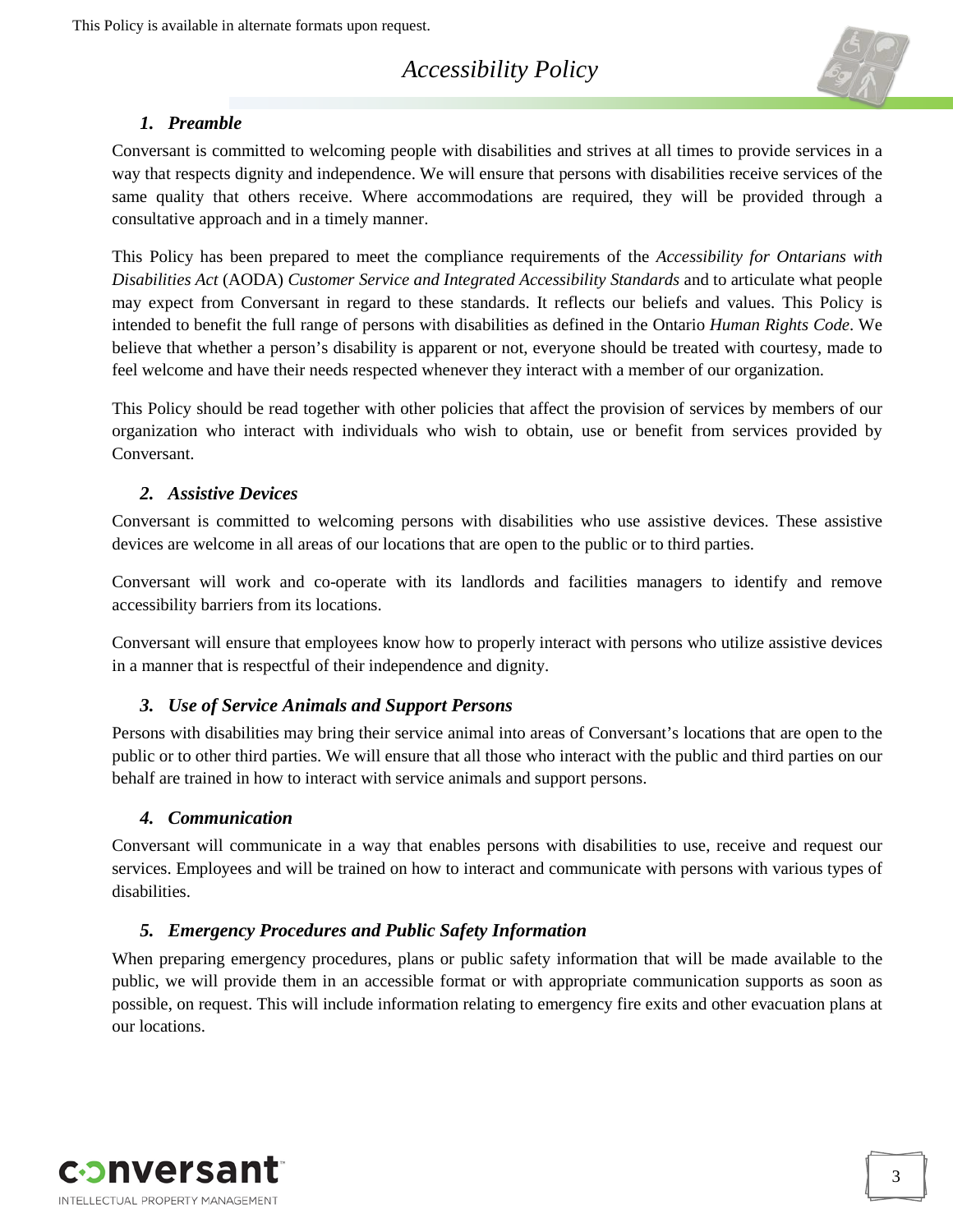## *Accessibility Policy*



## *6. Feedback Process*

<span id="page-3-0"></span>The ultimate goal of this Policy is to meet service delivery expectations while responding to the requests of individuals with disabilities. Comments on how well we meet those expectations are welcome, appreciated, and will be solicited on our website. Feedback will be accepted in the following ways:

- By e-mail to  $\arccosibility@conversion$ ;com;
- By telephoning our office at: 613-576-3000;
- By Facsimile at: 613-576-3023; and
- By mail to: Conversant Intellectual Property Management, 515 Legget Drive, Suite 704, Ottawa, ON Canada K2K 3G4.

Privacy will be respected and all feedback will be reviewed for possible action that can be taken to improve our policies and procedures. Feedback received will be redirected to an appropriate contact person. Where possible, complaints will be addressed immediately. However, some complaints may require more effort to address, and must be reviewed for action, possibly involving a number of elements within our organization. Individuals offering feedback can expect acknowledgment within five (5) business days. The acknowledgment will indicate how the matter will be addressed and when the individual will be notified of the outcome. We will follow up on any actions arising from the feedback and the timeframe for implementation will be provided as part of the notification of outcome. Feedback and response will be in a format that is accessible to the complainant.

## *7. Notice of Temporary Disruptions*

<span id="page-3-1"></span>Conversant, in conjunction with its landlord and property manager, will provide individuals wishing to access our services with notice in the event of a planned or unexpected disruption in the facilities and services used by persons with disabilities. This notice will include the reason for the disruption, how long the disruption is expected to last and a description of any alternative facilities or services available (where applicable).

The notice will be placed at prominent locations and on our website in the event of an extended delay. Efforts will also be made to contact those who have scheduled appointments to make alternative arrangements if required. This notice will be provided in accessible formats.

## *8. Accessible Websites and Web Content*

<span id="page-3-2"></span>[Conversant](#page-2-5) will ensure that all new website content is compliant with WCAG 2.0 Level A requirements as of January 2014.

## *9. Accessible Formats and Communication Supports*

<span id="page-3-3"></span>[Conversant](#page-2-5) will ensure that communications it produces for clients and third parties are available in accessible formats on request unless to do so would cause [Conversant](#page-2-5) undue hardship. When an accessible format or communication support is requested, we will consult with the requesting person to determine which format or support is required and endeavour to provide this in a reasonable amount of time and at no additional cost.

## *10. Recruitment Policies*

<span id="page-3-4"></span>Conversant will provide notification on its website and in any specific recruitment materials created, that accommodations for persons with disabilities are available during the recruitment process on request. When an individual applicant is selected for an interview, if the applicant requests, Conversant will use its best efforts to

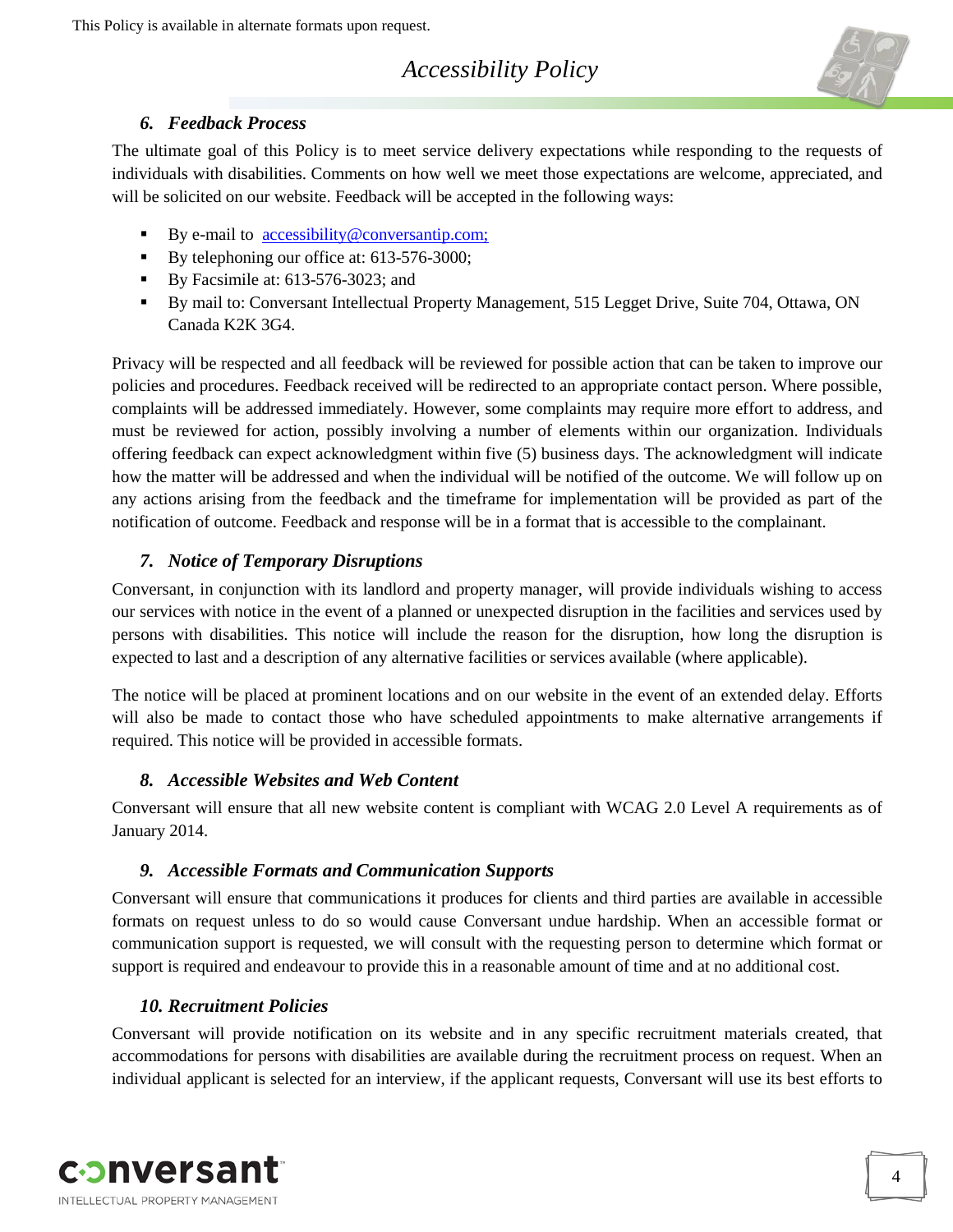# *Accessibility Policy*



provide accommodations in a manner that takes into account individual needs. When an offer of employment is made, the successful applicant will be informed of Conversant's workplace accommodation policies.

## *11. Training*

<span id="page-4-0"></span>Conversant will provide training about the provision of accessible services to all who interact with members of the public and third parties on our behalf. Training will also be provided to every person involved in the development of policies, practices and procedures regarding the provision of our services.

Training will be given as soon as practicable. New employees will receive training shortly after they commence work. Thereafter, everyone will receive training on an ongoing basis and whenever changes are made to relevant policies, practices and procedures. Training will also be provided when individuals are reassigned to positions that involve interaction with the public or third parties. The content of the training will include information on:

- Interacting with persons of a variety of different disabilities;
- Interacting with persons who use assistive devices, service animals and support persons;
- How to use assistive devices the organization has to enable persons with disabilities;
- Assisting those experiencing difficulties accessing our services;
- **The** *Ontario Human Rights Code* as it relates to persons with disabilities;
- The purpose of the *Accessibility for Ontarians with Disabilities Act*;
- The requirements of the *Customer Service Standard*; and
- The requirements of the *Integrated Accessibility Standard*.

The training will incorporate materials relevant to our industry and information provided through the Ministry of Community and Social Services. A record of this training will be kept on file including the dates on which it was provided and the individuals who received it.

## *12. Employment Communication and Information Supports*

<span id="page-4-1"></span>Conversant is actively committed to the principles of equality, diversity and inclusion in the workplace. This includes the establishment of communication practices that ensure that there are no discriminatory barriers that interfere unreasonably with functioning in the workplace.

If an employee requires accessible formats of workplace information necessary to fulfil their job functions or information that is readily available in the workplace, they may make a request to their immediate supervisor who will arrange for their provision in consultation with the employee.

- If an employee requires assistance using emergency procedures in the workplace, the employee is encouraged to bring their concerns to the supervisor. The supervisor will consult with the employee and develop a plan to assist the employee and ensure their safety; and
- If an employee requires further assistance in the workplace due to their disability, they may request an individual workplace accommodation plan with management.

Information disclosed by the employee related to their disability and requests for assistance will be respected and kept confidential.

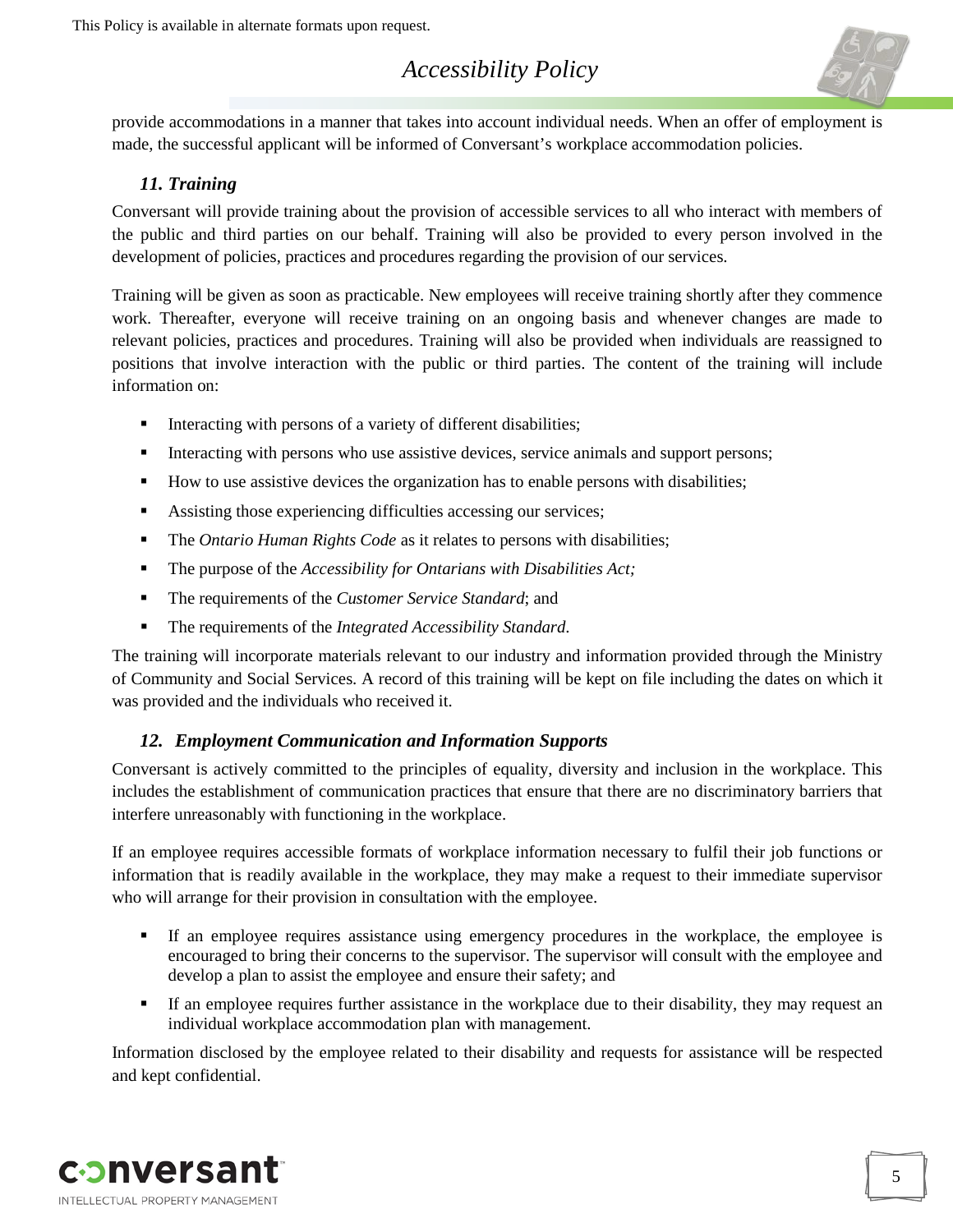## *Accessibility Policy*



## <span id="page-5-0"></span>*13. Individual Accommodation Plans Policy*

Conversant will support employees with disabilities through the development of individual workplace accommodation plans where it is appropriate to do so. Notification of the availability of such accommodations will be given to all employees. An employee desiring a plan may request an assessment. Once a request is made, the employee will be assessed on an individual basis to determine what accommodations are required and appropriate in the context of their workplace responsibility. Management will consider medical reports from the employee's physicians but may also require that the employee be assessed by a medical practitioner of the organization's choosing. Throughout this process management will maintain confidentiality with respect to the employee's request and only disclose information to other members of the organization when required and with the employee's consent. If a plan is approved, it will be implemented with the assistance of other employees when required. The plan will be reviewed regularly and updated whenever there are material changes to the employee's working or medical conditions. Should the request for a plan be denied, the reasons for this denial will be explained in writing. Full details of this policy are set out below.

#### *14. Workplace Emergency Response Information*

<span id="page-5-1"></span>Where an employee has a disability and Conversant is aware of his or her need for accommodation, an individualized emergency response plan will be developed for the employee. This will be done as soon as possible and according to the following procedure:

- The employee and his or her supervisor will review current workplace emergency information;
- The employee's supervisor will meet with the employee to discuss the accommodation needs;
- If the assistance of other employees is required, with the employee's consent, they will be involved in the process; and
- Once a plan is developed, it will be reviewed regularly and whenever the employee moves work locations or his or her accommodation needs change.

#### *15. Performance Management, Career Development and Advancement*

<span id="page-5-2"></span>When assessing an employee's performance and advancement opportunities within the organization, management at Conversant will take into account the accessibility needs of the employee (including an individual accommodation plan if one exists). The employee will be assessed equally and afforded an equal opportunity to benefit from career advancement opportunities.

#### *16. Return to Work Process*

<span id="page-5-3"></span>When an employee has been absent from work for a reason related to a disability, Conversant will endeavour to accommodate their return to the workplace where possible unless the accommodation causes Conversant undue hardship.

When an employee seeks to return to the workplace after being absent due to a disability, the employee may request accommodation from management. Management will consult with the employee to determine what types of accommodation the employee requires to facilitate his or her return. Where it is possible to accommodate the employee's request, management and the employee will develop an individual workplace accommodation plan (as described below) as part of this process. If the employee is able to return to the workplace, management will remain available to discuss challenges with the employee and may involve other staff members with the consent of the employee.

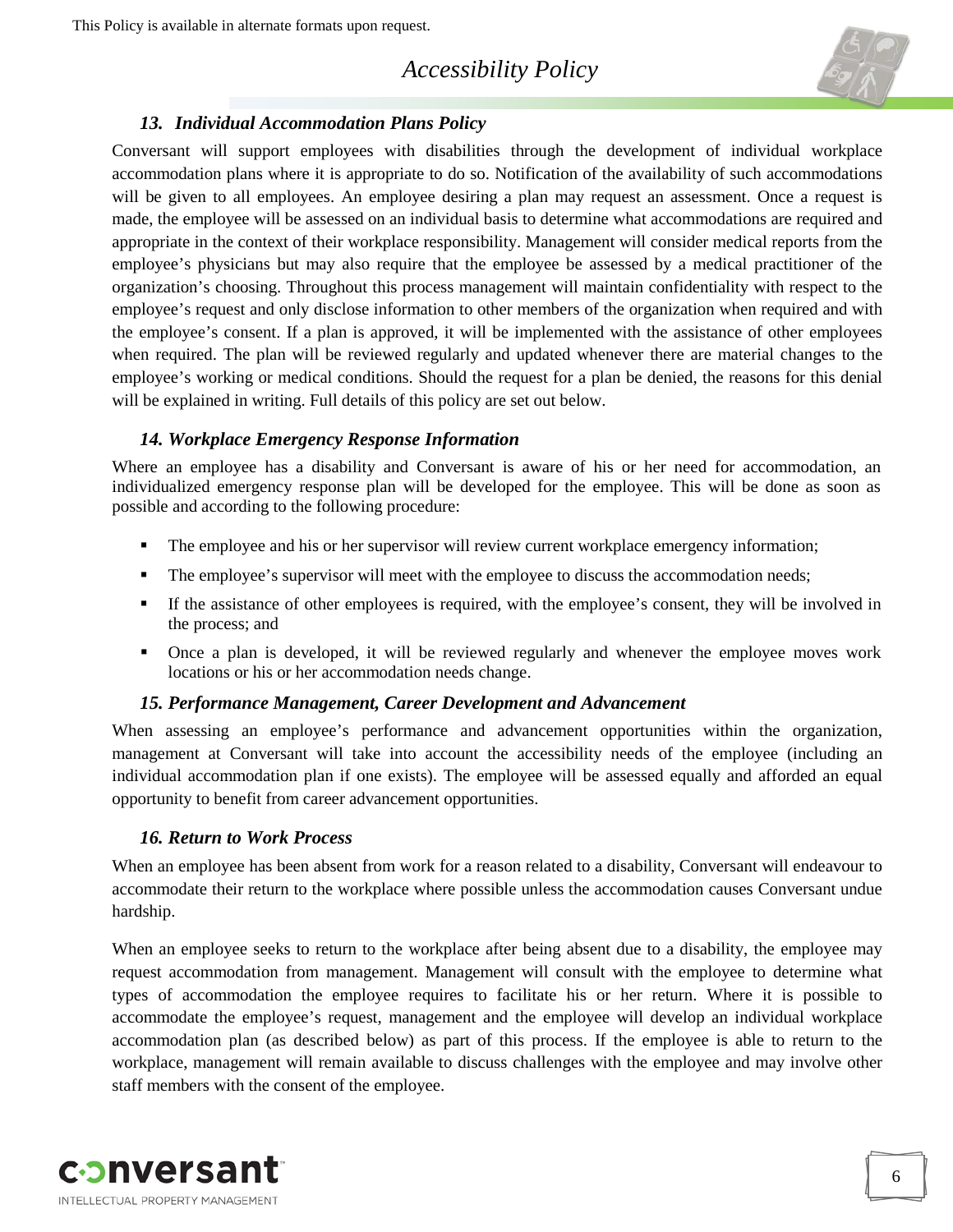

## <span id="page-6-0"></span>**Individual Workplace Accommodation Plan**

Conversant is actively committed to the principles of equality, diversity and inclusion in the workplace, including the establishment of employment practices that ensure that there are no discriminatory barriers that interfere unreasonably with employment opportunities.

The *Ontario Human Rights Code* defines disability in Section 10(1). The *Code* requires that persons with disabilities be accommodated with respect to employment unless the accommodation causes undue hardship.

Accommodation in employment enables the employee to perform the duties and fulfill the requirements of the job and to participate in training and career development. It means making changes to the work environment to allow for the use of the skills of an employee with a disability in order that the essential requirements of the job may be met.

This policy describes how we will meet our responsibilities with regard to reasonable accommodation. However, it is recognized that for any accommodation to be successful, the person with the disability also has a responsibility to be cooperative in finding an appropriate accommodation.

The purpose of this policy is to:

- **Provide a clear statement of the obligations and responsibilities required of Conversant by the** *Ontario Human Rights Code, AODA* and any other relevant legislation, and inherent in our accommodation process;
- To recognize the obligations of employees in the accommodation process; and
- Provide guidance and standards for the implementation of this policy.

In accordance with these principles, reasonable accommodation will be made on a case by case basis to meet the specific needs of employees and applicants, and systemically to make the organization as a whole accessible to employees and applicants with disabilities. The purpose of reasonable accommodation is to enable a person to perform at least the essential requirements of the job as defined in the job posting and/or job description relating to that job. The organization is not required to create a job or so significantly alter a job as to have a different job in order to accommodate an applicant or an employee.

This policy applies to all employees and applicants for employment who have a disability requiring accommodation.

#### *Accommodation:*

An adaptation or adjustment made to enable a person with a disability to perform the essential duties or requirements of the position. The requirement, qualification or factor must be reasonable and bona fide in the circumstances. Examples of accommodation include:

■ Workstation and/or minor office modifications:

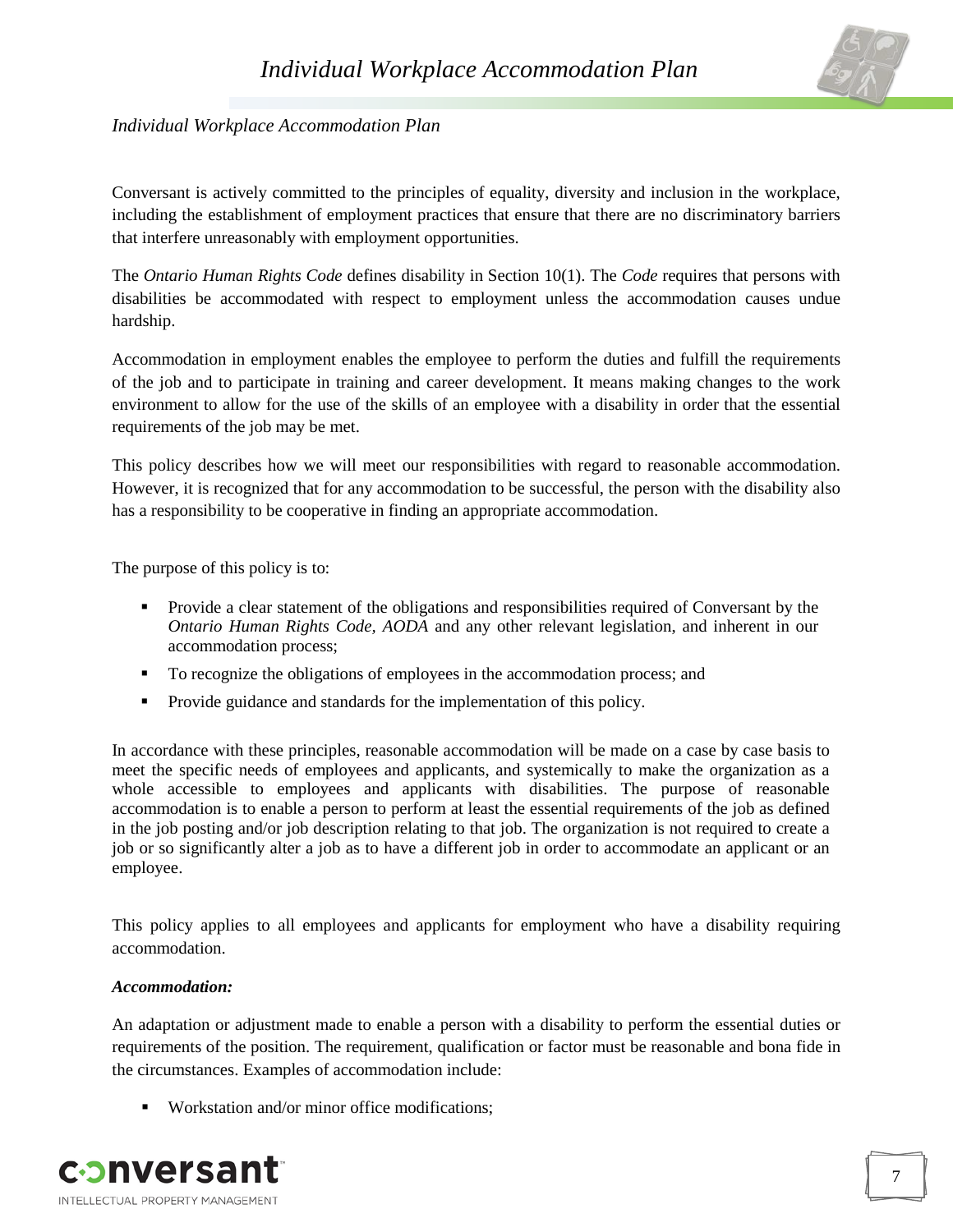

- **Temporary alternative work;**
- Flexible or alternative work schedules; and
- **Temporary rehabilitative assignments (return to work).**

#### *Essential Requirements:*

The core functions of a job, having regard to productivity (both in terms of the amount of work product and the timeliness of the work product) and the importance of any function.

#### *Disability (as defined in the Ontario Human Rights Code Section 10 (1))*

- (a) any degree of physical disability, infirmity, malformation or disfigurement that is caused by bodily injury, birth defect or illness and, without limiting the generality of the foregoing, includes diabetes mellitus, epilepsy, a brain injury, any degree of paralysis, amputation, lack of physical co-ordination, blindness or visual impediment, deafness or hearing impediment, muteness or speech impediment, or physical reliance on a guide dog or other animal or on a wheelchair or other remedial appliance or device;
- (b) a condition of mental impairment or a developmental disability;
- (c) a learning disability, or a dysfunction in one or more of the processes involved in understanding or using symbols or spoken language; and
- (d) a mental disorder, or an injury or disability for which benefits were claimed or received under the insurance plan established under the *Workplace Safety and Insurance Act*, 1997.

#### **POLICY**

- 1. Individualized accommodation plans will be designed, or request, to assist in the inclusion of persons with disabilities into employment activities;
- 2. Individuals will be accommodated in ways which respect their dignity;
- 3. Accommodation is to be made only for those disability related needs disclosed by the employee or applicant which impact on employment;
- 4. Accommodation needs are to be addressed in a way that is consistent with responsible financial management and operational requirements, and does not pose an undue hardship on the organization;
- 5. Accommodation requirements are determined on person-by-person basis by ensuring that each employee with a disability is considered, assessed and accommodated individually, while maintaining a process that is consistent with the principles of confidentiality and shared responsibility;
- 6. The accommodation process requires the involvement and co-operation of the employee who requires the accommodation;
- 7. Conversant may request an independent medical evaluation or other expert assessment to assist in determining if accommodation can be achieved and, if so, how accommodation can be achieved;
- 8. Employee confidentiality is important to Conversant. All persons involved will keep the requesting employee's information in strict confidence. The individualized accommodation plan will be kept in the employee's confidential file and will not be disclosed without the employee's consent;
- 9. Individual accommodation plans may include accommodations with respect to communication supports and workplace information in accessible formats;